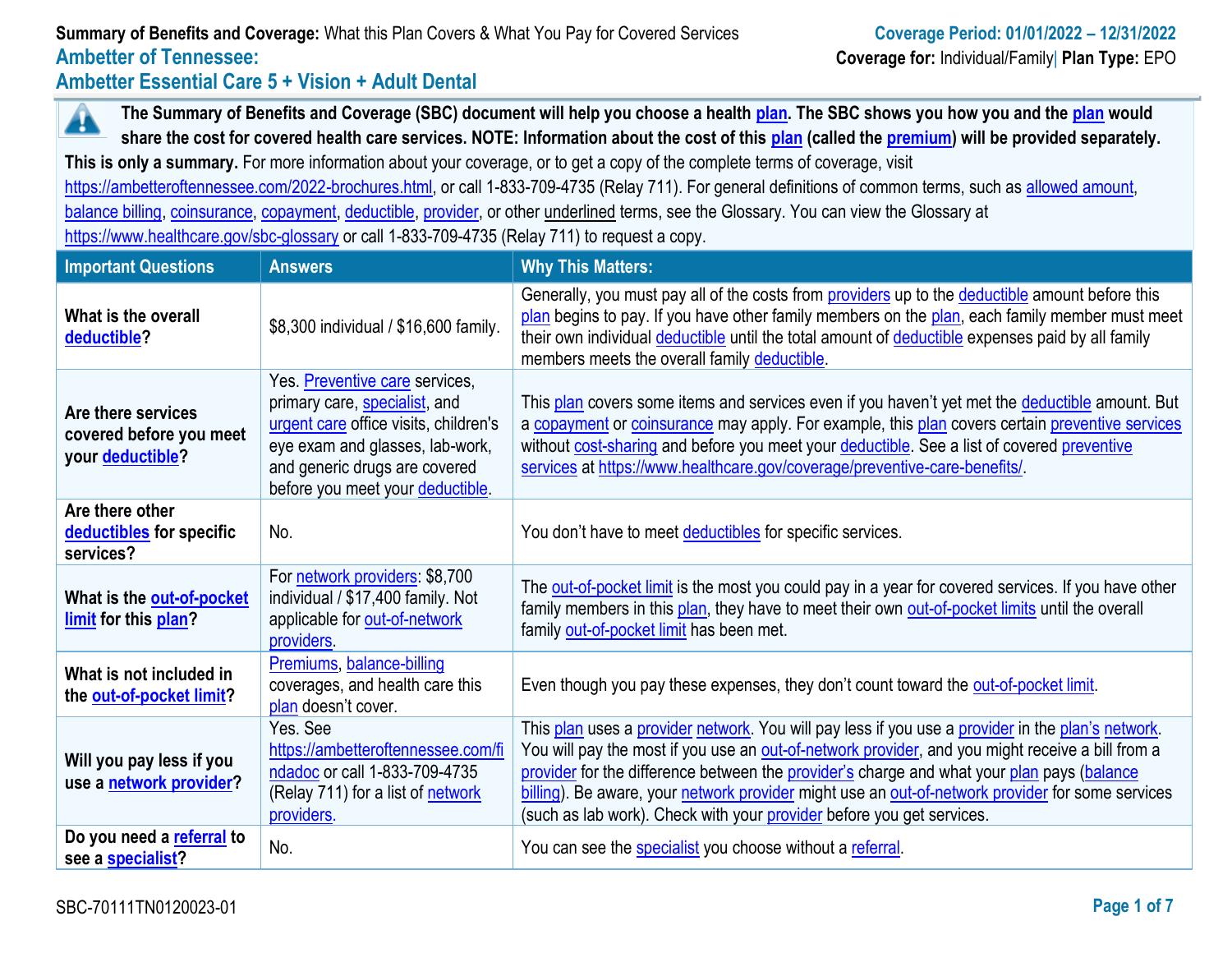4

All **[copayment](https://www.healthcare.gov/sbc-glossary/#copayment)** and **[coinsurance](https://www.healthcare.gov/sbc-glossary/#coinsurance)** costs shown in this chart are after your **[deductible](https://www.healthcare.gov/sbc-glossary/#deductible)** has been met, if a **[deductible](https://www.healthcare.gov/sbc-glossary/#deductible)** applies.

| <b>Common</b>                                                |                                                                                                                                                  |                                                                                                                                                                                                                                                                                    | <b>What You Will Pay</b> | <b>Limitations, Exceptions, &amp; Other</b>                                                                                                                                                                                                                                                                                      |  |  |
|--------------------------------------------------------------|--------------------------------------------------------------------------------------------------------------------------------------------------|------------------------------------------------------------------------------------------------------------------------------------------------------------------------------------------------------------------------------------------------------------------------------------|--------------------------|----------------------------------------------------------------------------------------------------------------------------------------------------------------------------------------------------------------------------------------------------------------------------------------------------------------------------------|--|--|
| <b>Medical Event</b>                                         | <b>Services You May Need</b><br><b>Network Provider</b><br><b>Out-of-Network Provider</b><br>(You will pay the least)<br>(You will pay the most) |                                                                                                                                                                                                                                                                                    |                          | <b>Important Information</b>                                                                                                                                                                                                                                                                                                     |  |  |
|                                                              | Primary care visit to treat an<br>injury or illness                                                                                              | \$40 Copay / visit;<br>deductible does not apply                                                                                                                                                                                                                                   | Not covered              | Unlimited Virtual Care Visits received from<br>Ambetter Telehealth covered at No Charge,<br>providers covered in full, deductible does not<br>apply.                                                                                                                                                                             |  |  |
| If you visit a health<br>care provider's office<br>or clinic | <b>Specialist visit</b>                                                                                                                          | \$90 Copay / visit;<br>deductible does not apply                                                                                                                                                                                                                                   | Not covered              | Covered No Limit.                                                                                                                                                                                                                                                                                                                |  |  |
|                                                              | Preventive care/screening/<br>immunization                                                                                                       | No charge; deductible<br>does not apply                                                                                                                                                                                                                                            | Not covered              | You may have to pay for services that aren't<br>preventive. Ask your provider if the services<br>needed are preventive. Then check what<br>your plan will pay for.                                                                                                                                                               |  |  |
| If you have a test                                           | Diagnostic test (x-ray, blood<br>work)                                                                                                           | \$50 Copay / test;<br>deductible does not apply<br>for laboratory &<br>professional services<br>50% Coinsurance for x-<br>ray & diagnostic imaging<br>50% Coinsurance for<br>laboratory & professional<br>services and x-ray &<br>diagnostic imaging at<br>other places of service | Not covered              | Prior authorization may be required. Covered<br>No Limit. Other places of service may include<br>Hospital, Emergency Room, or Outpatient<br>Facility.<br>Failure to obtain prior authorization for any<br>service that requires prior authorization will<br>result in a denial of benefits. See your policy<br>for more details. |  |  |
| Imaging (CT/PET scans, MRIs)                                 |                                                                                                                                                  | 50% Coinsurance                                                                                                                                                                                                                                                                    | Not covered              | Prior authorization may be required. Covered<br>No Limit.                                                                                                                                                                                                                                                                        |  |  |
| If you need drugs to<br>treat your illness or<br>condition   | Generic drugs (Tier 1)                                                                                                                           | <b>Preferred Generic Retail:</b><br>\$5 Copay / prescription;<br>deductible does not apply                                                                                                                                                                                         | Not covered              | Prior authorization may be required.<br>Prescription drugs are provided up to 30 days<br>retail and up to 90 days through mail order.<br>Mail orders are subject to 2.5x retail cost-<br>sharing amount.                                                                                                                         |  |  |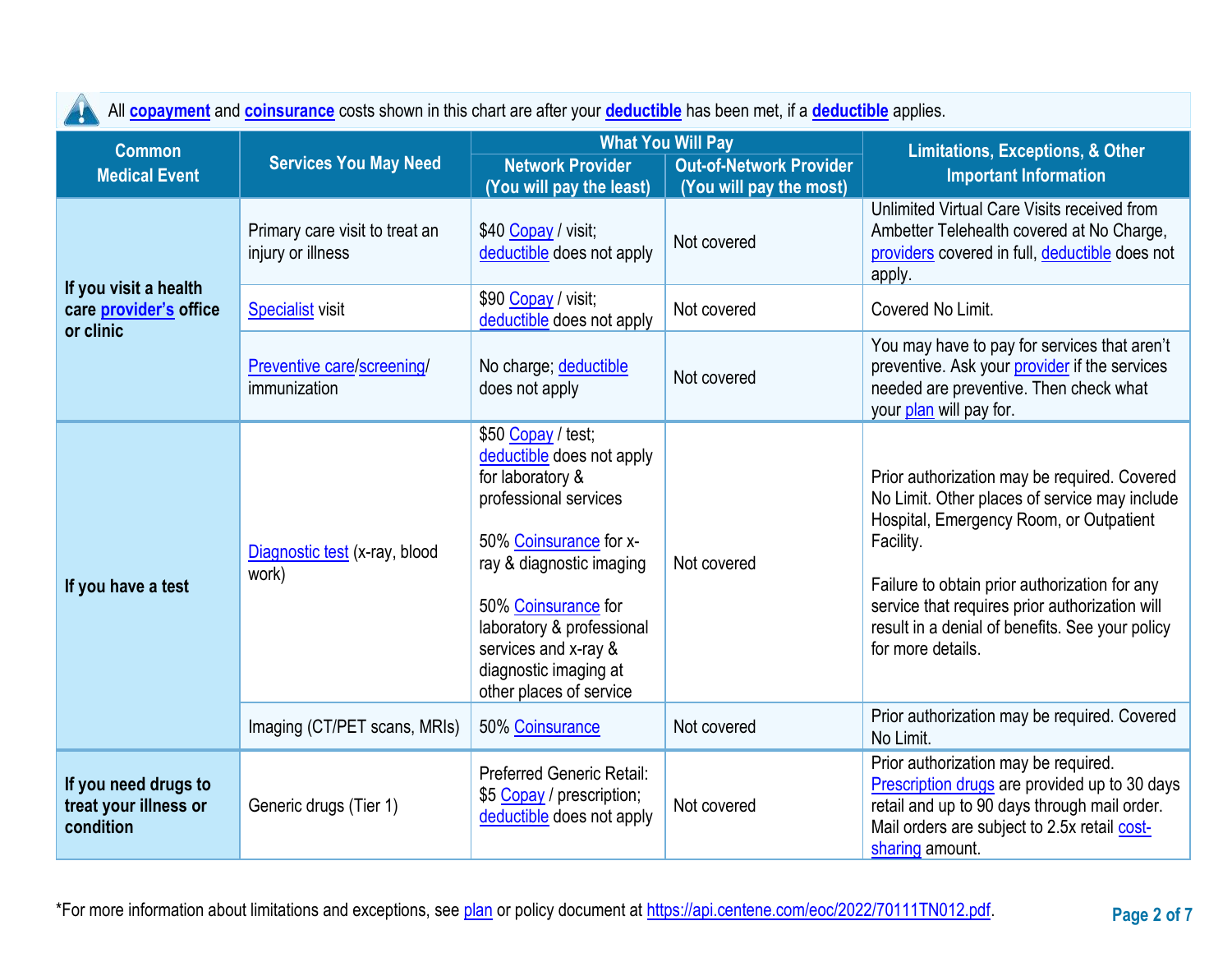| <b>Common</b>                                                    |                                                                                                    |                                                                                                                | <b>What You Will Pay</b>       | <b>Limitations, Exceptions, &amp; Other</b>                                                                                                                      |  |  |
|------------------------------------------------------------------|----------------------------------------------------------------------------------------------------|----------------------------------------------------------------------------------------------------------------|--------------------------------|------------------------------------------------------------------------------------------------------------------------------------------------------------------|--|--|
| <b>Medical Event</b>                                             | <b>Services You May Need</b>                                                                       | <b>Network Provider</b>                                                                                        | <b>Out-of-Network Provider</b> | <b>Important Information</b>                                                                                                                                     |  |  |
|                                                                  |                                                                                                    | (You will pay the least)                                                                                       | (You will pay the most)        |                                                                                                                                                                  |  |  |
| More information about                                           |                                                                                                    | Generic Retail: \$30                                                                                           |                                |                                                                                                                                                                  |  |  |
| prescription drug                                                |                                                                                                    | Copay / prescription;                                                                                          |                                |                                                                                                                                                                  |  |  |
| coverage is available at                                         |                                                                                                    | deductible does not apply                                                                                      |                                |                                                                                                                                                                  |  |  |
| https://ambetteroftenn                                           | Preferred brand drugs (Tier 2)                                                                     | Retail: 50% Coinsurance                                                                                        | Not covered                    | Prior authorization may be required.                                                                                                                             |  |  |
| essee.com/2022formul<br>ary                                      | Non-preferred brand drugs<br>(Tier 3)                                                              | Retail: 50% Coinsurance                                                                                        | Not covered                    | Prescription drugs are provided up to 30 days<br>retail and up to 90 days through mail order.<br>Mail orders are subject to 2.5x retail cost-<br>sharing amount. |  |  |
|                                                                  |                                                                                                    |                                                                                                                |                                | Prior authorization may be required.                                                                                                                             |  |  |
|                                                                  | Specialty drugs (Tier 4)                                                                           | Retail: 50% Coinsurance                                                                                        | Not covered                    | Prescription drugs are provided up to 30 days<br>retail and up to 30 days through mail order.                                                                    |  |  |
| If you have outpatient                                           | Facility fee (e.g., ambulatory<br>surgery center)                                                  | 50% Coinsurance                                                                                                | Not covered                    | Prior authorization may be required. Covered<br>No Limit.                                                                                                        |  |  |
| surgery                                                          | Physician/surgeon fees                                                                             |                                                                                                                | Not covered                    | Prior authorization may be required. Covered<br>No Limit.                                                                                                        |  |  |
|                                                                  | <b>Emergency room care</b>                                                                         | 50% Coinsurance                                                                                                | 50% Coinsurance                | Covered No Limit.                                                                                                                                                |  |  |
| If you need immediate<br>medical attention                       | <b>Emergency medical</b><br>transportation                                                         | 50% Coinsurance                                                                                                | 50% Coinsurance                | Covered No Limit. Note: Prior authorization is<br>not required for emergency transport,<br>however, all non-emergent transport requires<br>prior authorization.  |  |  |
|                                                                  | \$50 Copay / visit;<br><b>Urgent care</b><br>deductible does not apply                             |                                                                                                                | Not covered                    | Covered No Limit.                                                                                                                                                |  |  |
| If you have a hospital                                           | Facility fee (e.g., hospital room)<br>50% Coinsurance<br>Physician/surgeon fees<br>50% Coinsurance |                                                                                                                | Not covered                    | Prior authorization may be required. Covered<br>No Limit.                                                                                                        |  |  |
| stay                                                             |                                                                                                    |                                                                                                                | Not covered                    | Prior authorization may be required. Covered<br>No Limit.                                                                                                        |  |  |
| If you need mental<br>health, behavioral<br>health, or substance | <b>Outpatient services</b>                                                                         | \$40 Copay/Office Visit<br>(deductible does not<br>apply); 50% Coinsurance<br>for other outpatient<br>services | Not covered                    | Prior authorization may be required. Covered<br>No Limit. (PCP and other practitioner visits do<br>not require prior authorization).                             |  |  |
| abuse services                                                   | Inpatient services                                                                                 | 50% Coinsurance                                                                                                | Not covered                    | Prior authorization may be required. Covered<br>No Limit.                                                                                                        |  |  |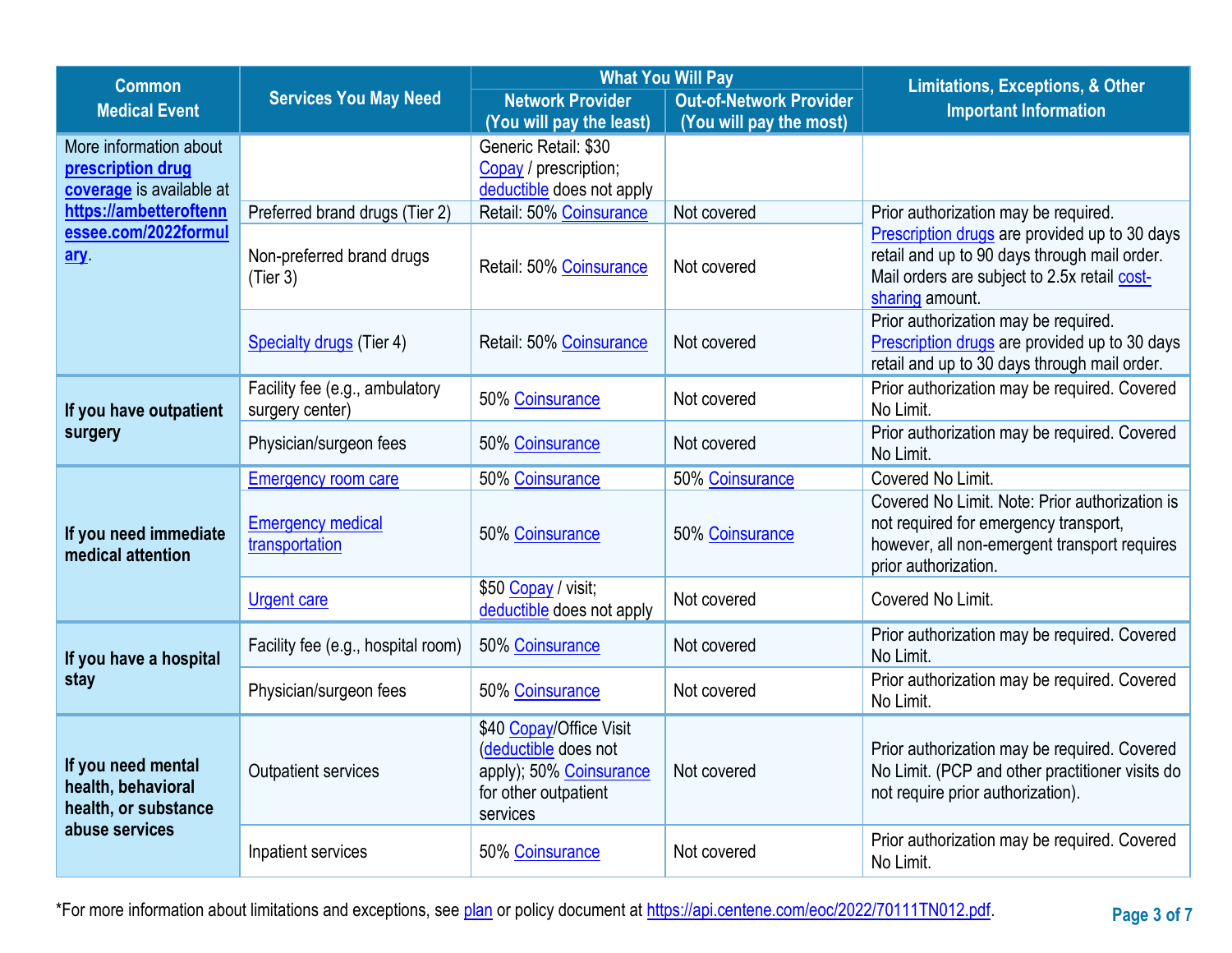| <b>Common</b>                                                           |                                              |                                                                 | <b>What You Will Pay</b>                                  | <b>Limitations, Exceptions, &amp; Other</b>                                                                                                                                                                                                                                                                                                                                                                                                                           |
|-------------------------------------------------------------------------|----------------------------------------------|-----------------------------------------------------------------|-----------------------------------------------------------|-----------------------------------------------------------------------------------------------------------------------------------------------------------------------------------------------------------------------------------------------------------------------------------------------------------------------------------------------------------------------------------------------------------------------------------------------------------------------|
| <b>Medical Event</b>                                                    | <b>Services You May Need</b>                 | <b>Network Provider</b><br>(You will pay the least)             | <b>Out-of-Network Provider</b><br>(You will pay the most) | <b>Important Information</b>                                                                                                                                                                                                                                                                                                                                                                                                                                          |
| If you are pregnant                                                     | Office visits                                | \$40 Copay / visit;<br>Not covered<br>deductible does not apply |                                                           | Prior authorization not required for deliveries<br>within the standard timeframe per federal<br>regulation, but may be required for other<br>services. Cost-sharing does not apply for<br>preventive services, such as routine pre-natal<br>and post-natal screenings. Depending on the<br>type of services, coinsurance, deductible or<br>copayment may apply. Maternity care may<br>include tests and services described<br>elsewhere in the SBC (i.e. ultrasound). |
|                                                                         | Childbirth/delivery professional<br>services | 50% Coinsurance                                                 | Not covered                                               | Prior authorization may be required. Cost-<br>sharing does not apply for preventive                                                                                                                                                                                                                                                                                                                                                                                   |
|                                                                         | Childbirth/delivery facility<br>services     | 50% Coinsurance                                                 | Not covered                                               | services. Depending on the type of services,<br>copayment, coinsurance or deductible may<br>apply. Maternity care may include tests and<br>services described elsewhere in the SBC (i.e.<br>ultrasound).                                                                                                                                                                                                                                                              |
|                                                                         | Home health care                             | 50% Coinsurance                                                 | Not covered                                               | Prior authorization may be required. Limited<br>to 60 visits per year.                                                                                                                                                                                                                                                                                                                                                                                                |
| If you need help<br>recovering or have<br>other special health<br>needs | <b>Rehabilitation services</b>               | 50% Coinsurance                                                 | Not covered                                               | Prior authorization may be required. Limited<br>to 20 visits per year per therapy (occupational<br>therapy, physical therapy and speech<br>therapy); Limited to 36 visits per year per<br>therapy for cardiac and pulmonary therapy.<br>Note: Limits do not apply when provided for a<br>mental health/substance use disorder<br>diagnosis.                                                                                                                           |
|                                                                         | <b>Habilitation services</b>                 | 50% Coinsurance                                                 | Not covered                                               | Prior authorization may be required. Limited<br>to 20 visits per year per therapy (occupational<br>therapy, physical therapy and speech<br>therapy); Limited to 36 visits per year per<br>therapy for cardiac and pulmonary therapy.<br>Note: Habilitation therapy limits do not apply                                                                                                                                                                                |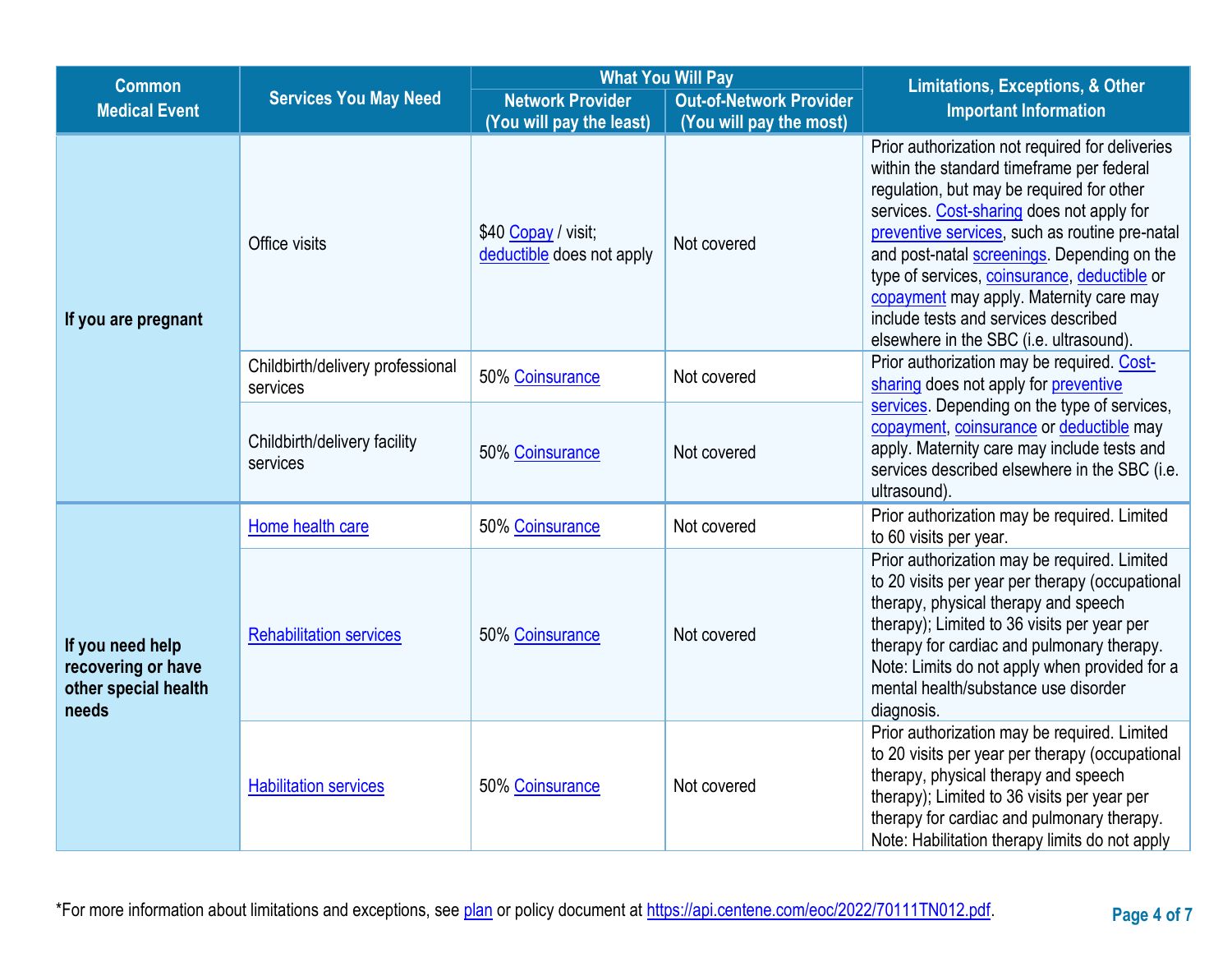| <b>Common</b>                                        |                            |                                                     | <b>What You Will Pay</b>                                  | <b>Limitations, Exceptions, &amp; Other</b>                            |  |
|------------------------------------------------------|----------------------------|-----------------------------------------------------|-----------------------------------------------------------|------------------------------------------------------------------------|--|
| <b>Services You May Need</b><br><b>Medical Event</b> |                            | <b>Network Provider</b><br>(You will pay the least) | <b>Out-of-Network Provider</b><br>(You will pay the most) | <b>Important Information</b>                                           |  |
|                                                      |                            |                                                     |                                                           | when provided for a mental health/substance<br>use disorder diagnosis. |  |
|                                                      | Skilled nursing care       | 50% Coinsurance                                     | Not covered                                               | Prior authorization may be required. Limited<br>60 days per year.      |  |
|                                                      | Durable medical equipment  | 50% Coinsurance                                     | Not covered                                               | Prior authorization may be required. Covered<br>No Limit.              |  |
|                                                      | <b>Hospice services</b>    | 50% Coinsurance                                     | Not covered                                               | Prior authorization may be required. Covered<br>No Limit.              |  |
|                                                      | Children's eye exam        | No charge; deductible<br>does not apply             | Not covered                                               | Limited to 1 exam per year.                                            |  |
| If your child needs<br>dental or eye care            | Children's glasses         | No charge; deductible<br>does not apply             | Not covered                                               | Limited to 1 item per year.                                            |  |
|                                                      | Children's dental check-up | Not covered                                         | Not covered                                               | -----None-----                                                         |  |

### **Excluded Services & Other Covered Services:**

| Services Your Plan Generally Does NOT Cover (Check your policy or plan document for more information and a list of any other excluded services.) |           |                                                                                                                                                                             |           |                                                                                                       |  |
|--------------------------------------------------------------------------------------------------------------------------------------------------|-----------|-----------------------------------------------------------------------------------------------------------------------------------------------------------------------------|-----------|-------------------------------------------------------------------------------------------------------|--|
| Abortion (Except in cases of rape, incest, or<br>when the life of the mother is endangered)<br>Acupuncture<br><b>Bariatric surgery</b>           | $\bullet$ | Cosmetic surgery<br>Dental (Children)<br>Long-Term Care (Long Term Acute Care is a<br>covered benefit. Long Term Nursing Care/<br>Custodial Care is not a covered benefit.) | $\bullet$ | Non-emergency care when traveling outside the<br>U.S.<br>Private-duty nursing<br>Weight loss programs |  |
| Other Covered Services (Limitations may apply to these services. This isn't a complete list. Please see your plan document.)                     |           |                                                                                                                                                                             |           |                                                                                                       |  |
| Chiropractic care (Limited to 20 visits per year.)<br>Dental care (Adult-visit & item limits apply per                                           |           | Hearing aids (Limited to 1 item per year every 3<br>years.)                                                                                                                 | $\bullet$ | Routine eye care (Adult-visit & one item per<br>year. Dollar limits apply.)                           |  |
| year. \$1,000 annual dollar limit per year.)                                                                                                     |           | Infertility treatment (Limited to services or<br>supplies for the evaluation of infertility.)                                                                               | $\bullet$ | Routine foot care (Coverage is limited to<br>diabetes care only.)                                     |  |

Your Rights to Continue Coverage: There are agencies that can help if you want to continue your coverage after it ends. The contact information for those agencies is: Ambetter of Tennessee at 1-833-709-4735 (Relay 711); Tennessee Department of Commerce and Insurance, 500 James Robertson Pkwy., 10th Floor, Nashville, TN 37243-0565, Phone No. 1-615-741-2218 or 1-800-342-4029. Other coverage options may be available to you too, including buying individual insurance coverage through the [Health Insurance](https://www.healthcare.gov/sbc-glossary/#health-insurance) [Marketplace.](https://www.healthcare.gov/sbc-glossary/#marketplace) For more information about the [Marketplace,](https://www.healthcare.gov/sbc-glossary/#marketplace) visit [www.HealthCare.gov](http://www.healthcare.gov/) or call 1-800-318-2596.

\*For more information about limitations and exceptions, see [plan](https://www.healthcare.gov/sbc-glossary/#plan) or policy document at [https://api.centene.com/eoc/2022/70111TN012.pdf.](https://api.centene.com/eoc/2022/70111TN012.pdf)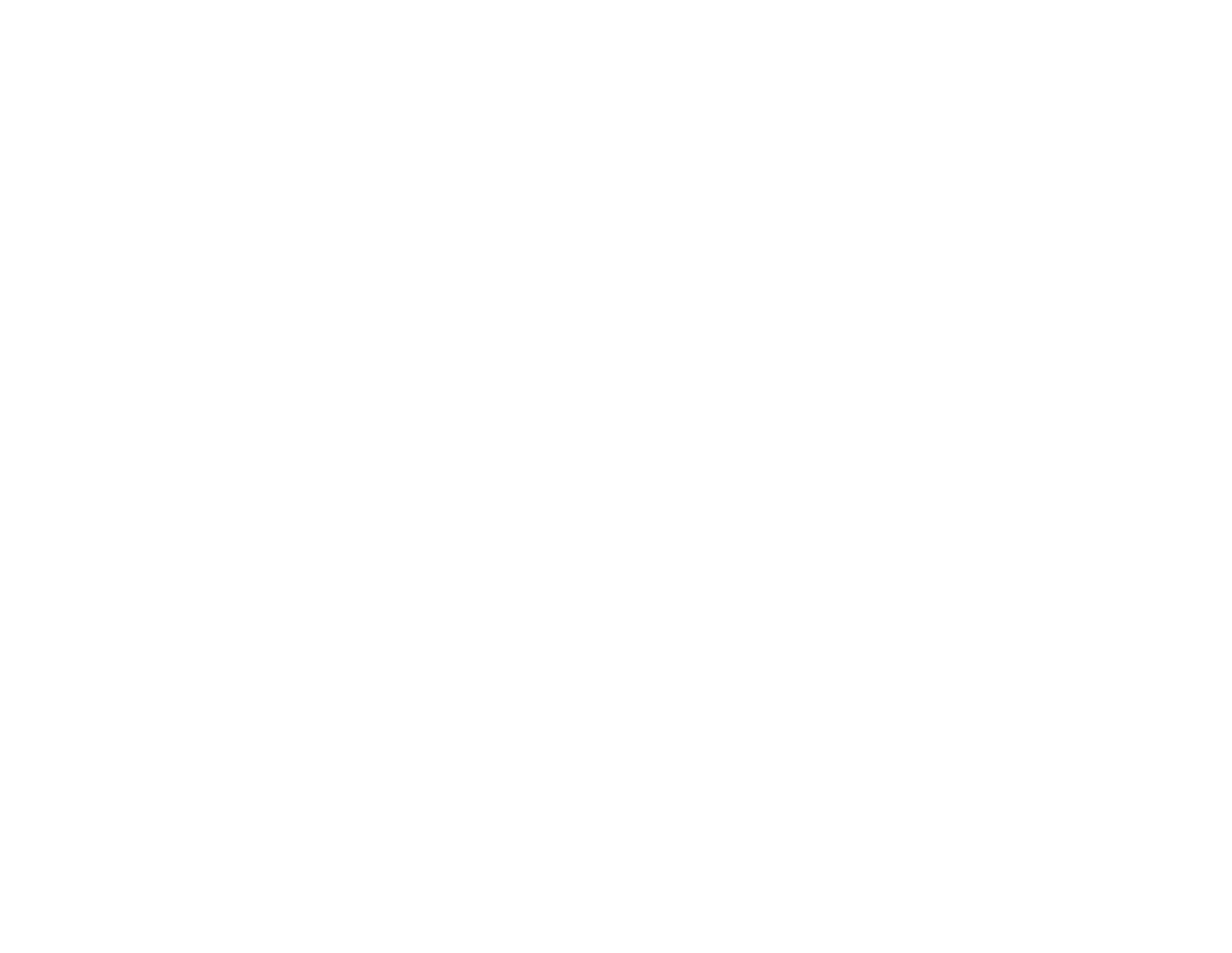

**This is not a cost estimator.** Treatments shown are just examples of how this [plan](https://www.healthcare.gov/sbc-glossary/#plan) might cover medical care. Your actual costs will be different depending on the actual care you receive, the prices your [providers](https://www.healthcare.gov/sbc-glossary/#provider) charge, and many other factors. Focus on the [cost-sharing](https://www.healthcare.gov/sbc-glossary/#cost-sharing) amounts [\(deductibles,](https://www.healthcare.gov/sbc-glossary/#deductible) [copayments](https://www.healthcare.gov/sbc-glossary/#copayment) and [coinsurance\)](https://www.healthcare.gov/sbc-glossary/#coinsurance) and [excluded services](https://www.healthcare.gov/sbc-glossary/#excluded-services) under the [plan.](https://www.healthcare.gov/sbc-glossary/#plan) Use this information to compare the portion of costs you might pay under different health [plans.](https://www.healthcare.gov/sbc-glossary/#plan) Please note these coverage examples are based on self-only coverage.

| Peg is Having a Baby<br>(9 months of in-network pre-natal care and a<br>hospital delivery)                                                                                                                                                                                   |         |  |  |  |  |
|------------------------------------------------------------------------------------------------------------------------------------------------------------------------------------------------------------------------------------------------------------------------------|---------|--|--|--|--|
| The plan's overall deductible                                                                                                                                                                                                                                                | \$8,300 |  |  |  |  |
| <b>Specialist copayment</b>                                                                                                                                                                                                                                                  | \$90    |  |  |  |  |
| <b>E</b> Hospital (facility) coinsurance                                                                                                                                                                                                                                     | 50%     |  |  |  |  |
| 50%<br>Other coinsurance                                                                                                                                                                                                                                                     |         |  |  |  |  |
| This EXAMPLE event includes services like:<br>Specialist office visits (prenatal care)<br><b>Childbirth/Delivery Professional Services</b><br><b>Childbirth/Delivery Facility Services</b><br>Diagnostic tests (ultrasounds and blood work)<br>Specialist visit (anesthesia) |         |  |  |  |  |
| Tatal Evample Caet                                                                                                                                                                                                                                                           | e49 700 |  |  |  |  |

|                            | <b>Cost Sharing</b> |  |  |  |  |
|----------------------------|---------------------|--|--|--|--|
| <b>Deductibles</b>         | \$8,100             |  |  |  |  |
| Copayments                 | \$600               |  |  |  |  |
| Coinsurance                | \$0                 |  |  |  |  |
| What isn't covered         |                     |  |  |  |  |
| Limits or exclusions       | \$60                |  |  |  |  |
| The total Peg would pay is | \$8,760             |  |  |  |  |

| Peg is Having a Baby<br>(9 months of in-network pre-natal care and a<br>hospital delivery)                                                                                                                                                                                   |                               | <b>Managing Joe's Type 2 Diabetes</b><br>(a year of routine in-network care of a well-<br>controlled condition)                                                                                                                |                               | Mia's Simple Fracture<br>(in-network emergency room visit and follow up<br>care)                                                                                                                                        |                               |
|------------------------------------------------------------------------------------------------------------------------------------------------------------------------------------------------------------------------------------------------------------------------------|-------------------------------|--------------------------------------------------------------------------------------------------------------------------------------------------------------------------------------------------------------------------------|-------------------------------|-------------------------------------------------------------------------------------------------------------------------------------------------------------------------------------------------------------------------|-------------------------------|
| The plan's overall deductible<br>Specialist copayment<br><b>E</b> Hospital (facility) <b>coinsurance</b><br>Other coinsurance                                                                                                                                                | \$8,300<br>\$90<br>50%<br>50% | ■ The plan's overall deductible<br>Specialist copayment<br><b>E</b> Hospital (facility) <b>coinsurance</b><br>Other coinsurance                                                                                                | \$8,300<br>\$90<br>50%<br>50% | ■ The plan's overall deductible<br>Specialist copayment<br>Hospital (facility) coinsurance<br>Other coinsurance                                                                                                         | \$8,300<br>\$90<br>50%<br>50% |
| This EXAMPLE event includes services like:<br>Specialist office visits (prenatal care)<br><b>Childbirth/Delivery Professional Services</b><br><b>Childbirth/Delivery Facility Services</b><br>Diagnostic tests (ultrasounds and blood work)<br>Specialist visit (anesthesia) |                               | This EXAMPLE event includes services like:<br>Primary care physician office visits (including<br>disease education)<br>Diagnostic tests (blood work)<br><b>Prescription drugs</b><br>Durable medical equipment (glucose meter) |                               | This EXAMPLE event includes services like:<br><b>Emergency room care (including medical supplies)</b><br>Diagnostic tests (x-ray)<br>Durable medical equipment (crutches)<br>Rehabilitation services (physical therapy) |                               |
| <b>Total Example Cost</b>                                                                                                                                                                                                                                                    | \$12,700                      | <b>Total Example Cost</b>                                                                                                                                                                                                      | \$5,600                       | <b>Total Example Cost</b>                                                                                                                                                                                               | \$2,800                       |

| <b>Cost Sharing</b>        |         | <b>Cost Sharing</b>        |         | <b>Cost Sharing</b>        |         |
|----------------------------|---------|----------------------------|---------|----------------------------|---------|
| <b>Deductibles</b>         | \$8,100 | <b>Deductibles</b>         | \$3,900 | <b>Deductibles</b>         | \$2,500 |
| <b>Copayments</b>          | \$600   | Copayments                 | \$800   | Copayments                 | \$300   |
| Coinsurance                | \$0     | Coinsurance                | \$0     | Coinsurance                | \$0     |
| What isn't covered         |         | What isn't covered         |         | What isn't covered         |         |
| Limits or exclusions       | \$60    | Limits or exclusions       | \$20    | Limits or exclusions       | \$0     |
| The total Peg would pay is | \$8,760 | The total Joe would pay is | \$4,720 | The total Mia would pay is | \$2,800 |

# **Mia's Simple Fracture** (in-network emergency room visit and follow up care)

| Diagnostic tests (ultrasounds and blood work)<br>Specialist visit (anesthesia)               |         |                               | <b>Prescription drugs</b><br>Durable medical equipment (glucose meter) |                                      | Rehabilitation services (physical therapy)                                          |         |  |
|----------------------------------------------------------------------------------------------|---------|-------------------------------|------------------------------------------------------------------------|--------------------------------------|-------------------------------------------------------------------------------------|---------|--|
| <b>Childbirth/Delivery Facility Services</b>                                                 |         | Diagnostic tests (blood work) |                                                                        | Durable medical equipment (crutches) |                                                                                     |         |  |
| Specialist office visits (prenatal care)<br><b>Childbirth/Delivery Professional Services</b> |         |                               | Primary care physician office visits (including<br>disease education)  |                                      | <b>Emergency room care (including medical supplies)</b><br>Diagnostic tests (x-ray) |         |  |
| This EXAMPLE event includes services like:                                                   |         |                               | This EXAMPLE event includes services like:                             |                                      | This EXAMPLE event includes services like:                                          |         |  |
| Other coinsurance                                                                            | 50%     |                               | Other coinsurance                                                      | 50%                                  | Other coinsurance                                                                   | 50%     |  |
| Hospital (facility) coinsurance                                                              | 50%     |                               | <b>E</b> Hospital (facility) <b>coinsurance</b>                        | 50%                                  | <b>E</b> Hospital (facility) <b>coinsurance</b>                                     | 50%     |  |
| Specialist copayment                                                                         | \$90    |                               | Specialist copayment                                                   | \$90                                 | Specialist copayment                                                                | \$90    |  |
| The plan's overall deductible                                                                | \$8,300 |                               | The plan's overall deductible                                          | \$8,300                              | The plan's overall deductible                                                       | \$8,300 |  |

## **In this example, Peg would pay: In this example, Joe would pay: In this example, Mia would pay:**

| <b>Cost Sharing</b>        |         |  |  |  |  |
|----------------------------|---------|--|--|--|--|
| <b>Deductibles</b>         | \$2,500 |  |  |  |  |
| Copayments                 | \$300   |  |  |  |  |
| Coinsurance                | \$0     |  |  |  |  |
| What isn't covered         |         |  |  |  |  |
| Limits or exclusions       | \$0     |  |  |  |  |
| The total Mia would pay is | \$2,800 |  |  |  |  |